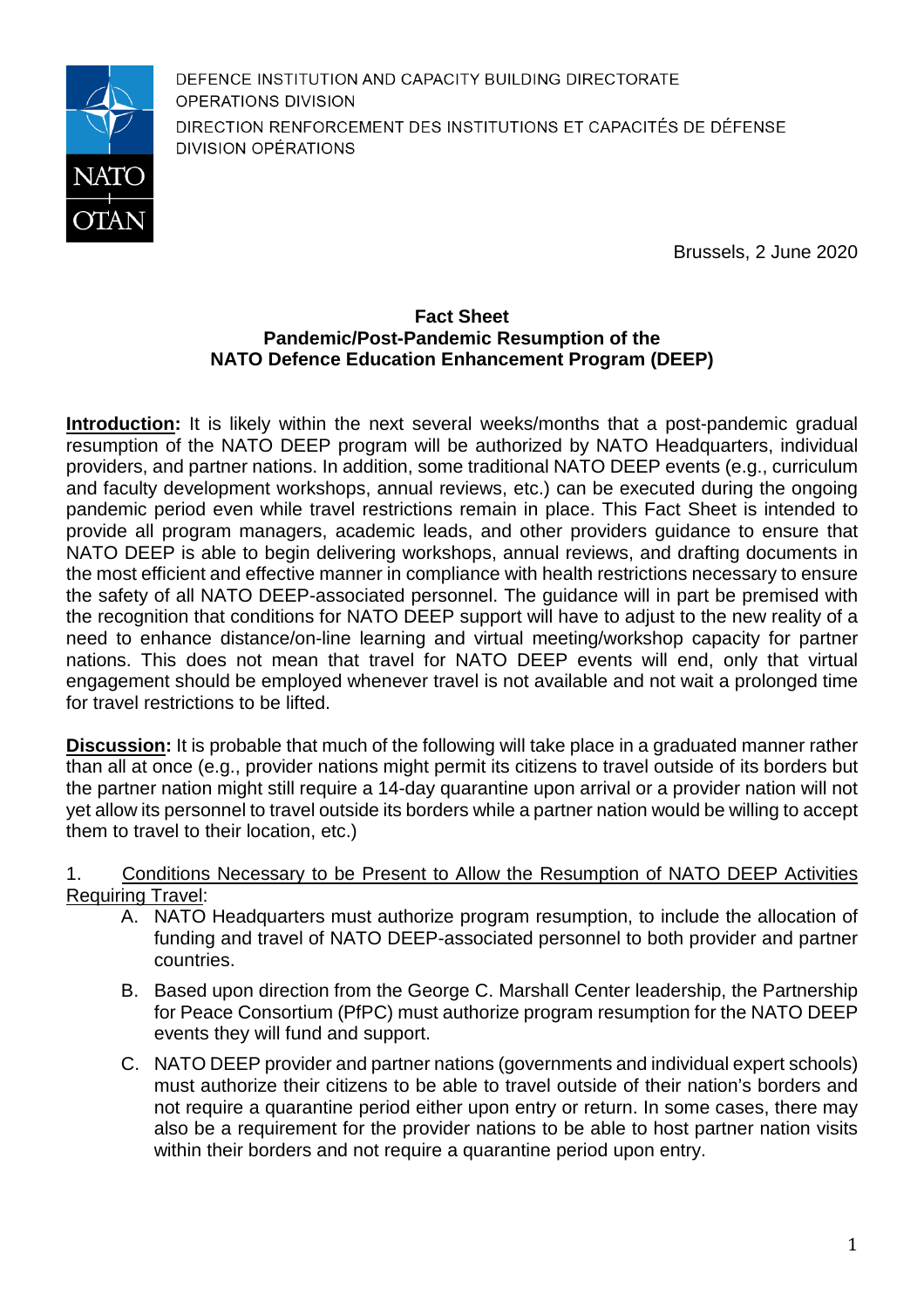D. NATO DEEP-supported partner nations would be able to host NATO DEEP provider expert visits within their borders and not require a quarantine period upon entry. In some cases, the partners must authorize their citizens to be able to travel outside of their nation's borders and not require a quarantine period either upon return.

2. Pandemic/Post-Pandemic Restriction Event Planning: Can begin during the pandemic period if the partner nation and school have the capacity to participate in virtual events. Would begin during the post-pandemic period once any related travel/event execution restrictions described in 1. A-D above are lifted.

- A. Working in close cooperation with the relative NATO International Staff (IS) and PfPC Program Managers, Academic Co-Leads can begin the detailed planning necessary to resume program execution.
- B. Would include communications with the partner school/Allied embassies/NATO Liaison Offices as required to determine their ability/willingness to receive/support events and/or travel outside of the partner country if required by the NATO DEEP program support plan.

3. Advanced Distributed Learning (ADL)/Distance Learning Emphasis: NATO DEEP provider and partner nation that have the capacity have adopted distance learning as a significant if not the primary education tool during the recent pandemic period. This emphasis on distance vice residential learning is new to some of these countries/schools; there also seems to be wide agreement that distance learning will have significant increased emphasis in the future for all related defence education institutions, to include in a pandemic/post-pandemic period. The result for the NATO DEEP program is a requirement to maximize efforts in support of expanded partner ADL/distance learning. Here are some resources to support these new/expanded efforts:

- A. NATO DEEP has an ADL Coordinator Dr Piotr Gawliczek, Polish University of Warmia and Mazury [\(pgawliczek@gmail.com\)](mailto:pgawliczek@gmail.com) and the PFPC has a multinational ADL/Distance Learning Working Group composed of academic E-learning experts. Co-Chairs for this group are Dr Greta Keremidchieva, Bulgarian National Defense College [\(gkeremidchieva@yahoo.com\)](mailto:gkeremidchieva@yahoo.com) and Mr. Paul Thurkettle, NATO ACT [\(Paul.Thurkettle@act.nato.int\)](mailto:Paul.Thurkettle@act.nato.int). Please contact them for detailed questions/support on ADL/distance learning issues.
- B. NATO DEEP Advanced Distributed Learning (ADL) Portal [\(https://deepportal.hq.nato.int/\)](https://deepportal.hq.nato.int/) is a platform to exchange knowledge and generate ideas related to distance learning, and the popularization/promotion/dissemination of ideas. The DEEP ADL Portal is intended to be a comprehensive solution that does not only allow deeper cooperation within the programme, but also influences its popularization/dissemination and thus increase the reach of the programme. At the same time, it creates a compendium of expertise in the use and/or implementation of new technologies for distance learning on-line education and training. Recently, the Portal has been expanded with video conferencing functionality to enable direct interaction between instructor and students. Please address NATO DEEP ADL Coordinator - Dr Piotr Gawliczek, [\(pgawliczek@gmail.com\)](mailto:pgawliczek@gmail.com) for further guidance.
- C. NATO DEEP will also be supporting the creation of a new Distance Learning Faculty Development Reference Curriculum to be developed by a multinational DEEP faculty development expert team. This reference curriculum will be designed to inform academics how to draft and teach curricula specifically designed for on-line distance learning.